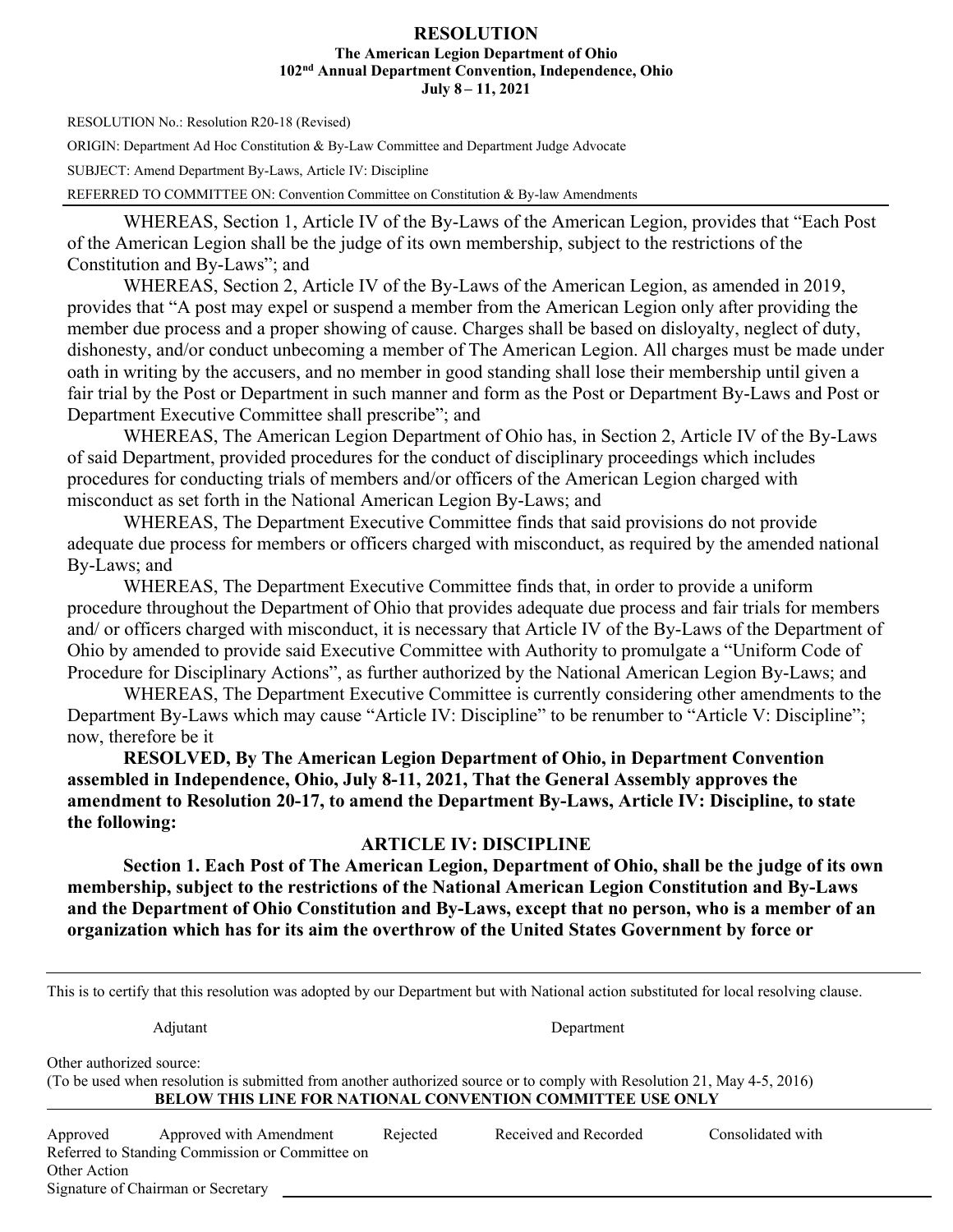#### **RESOLUTION The American Legion Department of Ohio 102nd Annual Department Convention, Independence, Ohio July 8 – 11, 2021**

RESOLUTION No.: Resolution R20-18 (Revised) ORIGIN: Department Ad Hoc Constitution & By-Law Committee and Department Judge Advocate SUBJECT: Amend Department By-Laws, Article IV: Discipline REFERRED TO COMMITTEE ON: Convention Committee on Constitution & By-law Amendments

**violence, or who subscribes to the principles of any group opposed to our form of government, shall be eligible to become or remain a member of The American Legion.** 

**Section 2. Members may be reprimanded, suspended, or expelled from The American Legion, and officers may be reprimanded, removed from elected office, suspended or expelled from membership only upon providing the member due process and a proper showing of cause. Charges shall be based upon disloyalty, neglect of duties, dishonesty, and conduct unbecoming a member or officer of The American Legion. All charges must be made under oath in writing by an accuser, and no member in good standing shall be reprimanded, suspended, or expelled, nor shall any elected officer be reprimanded or removed from office, suspended or expelled, until given a fair trial in such manner and form as the Department Executive Committee shall prescribe in the Department of Ohio Uniform Code for the Conduct of Disciplinary Proceedings. The trial proceedings shall be recorded by visual or sound recording or by verbatim transcription. The trial board verdict shall be announced at the next regular meeting of the post membership, whereupon the membership may, except in the case of an acquittal, affirm, modify or reverse the findings and sentence of the trial board.** 

**Section 3. If the accused is suspended or expelled, or is removed from office, the accused person may appeal such decision to the Department Executive Committee. Said appeal must be filed with the Department Adjutant within thirty (30) days of the decision of the post membership on the trial verdict. The Department Executive Committee shall hear the appeal, with the Department Judge Advocate presiding, and determine the issue at its meeting next following the action of the Post. The Department Executive Committee shall conduct its hearing solely upon the evidence considered by the trial board, and oral argument of the parties. The decision of the Department Executive Committee shall be final, if appeal to it be made; otherwise, the decision of the Post shall be final. The Post Executive Committee shall appoint a member or members of the Post or may retain counsel to prosecute the charges and the disciplined member may be represented by person or by counsel of their own choosing.** 

**Section 4. Procedure as to removal from officer of County, District and Department elected officers. Charges shall be filed in writing, under oath, with the Department Adjutant. The Department Executive Committee shall appoint a trial board and the matter shall proceed to trial in substantially the same form and manner as set forth in the Department of Ohio Uniform Code for the Conduct of Disciplinary Proceedings. The trial verdict, except in the case of acquittal, shall then be presented to the Department Executive Committee for affirmation, modification or reversal. The decision of the Department Executive Committee shall be final. Nothing herein shall deprive the accused persons'** 

| This is to certify that this resolution was adopted by our Department but with National action substituted for local resolving clause. |                                                                                                                         |          |                                                                   |                   |  |  |
|----------------------------------------------------------------------------------------------------------------------------------------|-------------------------------------------------------------------------------------------------------------------------|----------|-------------------------------------------------------------------|-------------------|--|--|
|                                                                                                                                        | Adjutant                                                                                                                |          | Department                                                        |                   |  |  |
| Other authorized source:                                                                                                               | (To be used when resolution is submitted from another authorized source or to comply with Resolution 21, May 4-5, 2016) |          | <b>BELOW THIS LINE FOR NATIONAL CONVENTION COMMITTEE USE ONLY</b> |                   |  |  |
| Approved<br>Other Action                                                                                                               | Approved with Amendment<br>Referred to Standing Commission or Committee on<br>Signature of Chairman or Secretary        | Rejected | Received and Recorded                                             | Consolidated with |  |  |